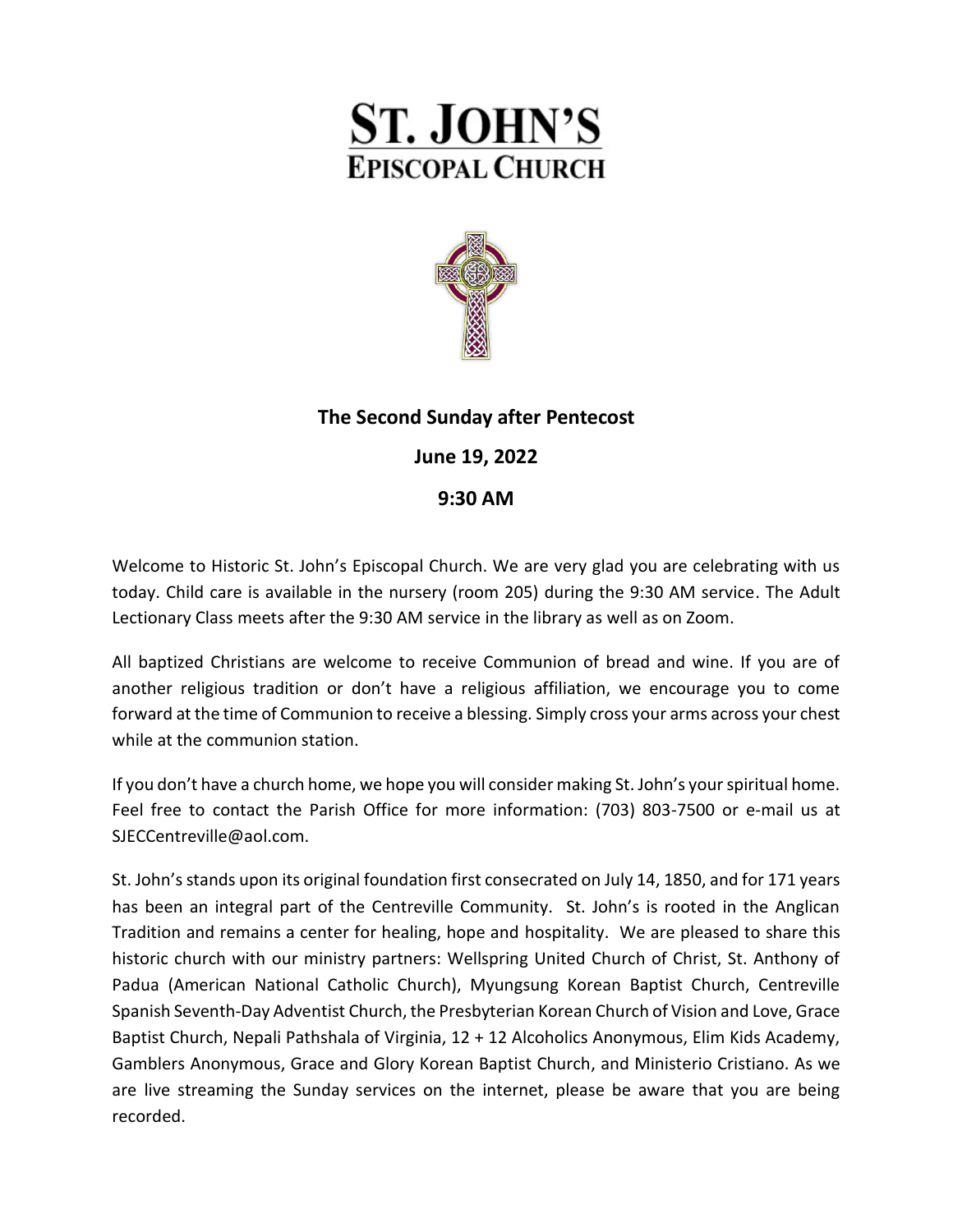## **Holy Eucharist: Rite II The Word of God**

The Prelude The Processional Hymn: 372, "Praise to the living God!" *Leoni* The Opening Acclamation *The Book of Common Prayer*, p. 355 The Collect for Purity p. 355 The Gloria: S 280 *Gloria in excelsis* The Collect of the Day: p. 230

 O Lord, make us have perpetual love and reverence for your holy Name, for you never fail to help and govern those whom you have set upon the sure foundation of your loving-kindness; through Jesus Christ our Lord, who lives and reigns with you and the Holy Spirit, one God, for ever and ever. *Amen.*

### The First Lesson: 1 Kings 19:1-15a

 Ahab told Jezebel all that Elijah had done, and how he had killed all the prophets with the sword. Then Jezebel sent a messenger to Elijah, saying, "So may the gods do to me, and more also, if I do not make your life like the life of one of them by this time tomorrow." Then he was afraid; he got up and fled for his life, and came to Beersheba, which belongs to Judah; he left his servant there. But he himself went a day's journey into the wilderness, and came and sat down under a solitary broom tree. He asked that he might die: "It is enough; now, O Lord, take away my life, for I am no better than my ancestors." Then he lay down under the broom tree and fell asleep. Suddenly an angel touched him and said to him, "Get up and eat." He looked, and there at his head was a cake baked on hot stones, and a jar of water. He ate and drank, and lay down again. The angel of the Lord came a second time, touched him, and said, "Get up and eat, otherwise the journey will be too much for you." He got up, and ate and drank; then he went in the strength of that food forty days and forty nights to Horeb the mount of God. At that place he came to a cave, and spent the night there. Then the word of the Lord came to him, saying, "What are you doing here, Elijah?" He answered, "I have been very zealous for the Lord, the God of hosts; for the Israelites have forsaken your covenant, thrown down your altars, and killed your prophets with the sword. I alone am left, and they are seeking my life, to take it away."

 He said, "Go out and stand on the mountain before the Lord, for the Lord is about to pass by." Now there was a great wind, so strong that it was splitting mountains and breaking rocks in pieces before the Lord, but the Lord was not in the wind; and after the wind an earthquake, but the Lord was not in the earthquake; and after the earthquake a fire, but the Lord was not in the fire; and after the fire a sound of sheer silence. When Elijah heard it, he wrapped his face in his mantle and went out and stood at the entrance of the cave. Then there came a voice to him that said, "What are you doing here, Elijah?" He answered, "I have been very zealous for the Lord, the God of hosts; for the Israelites have forsaken your covenant, thrown down your altars, and killed your prophets with the sword. I alone am left, and they are seeking my life, to take it away." Then the Lord said to him, "Go, return on your way to the wilderness of Damascus."

### The Psalms: 42 & 43, said responsively by half-verse presenting the parameter pp. 643, 644

### The Second Lesson: Galatians 3:23-29

Now before faith came, we were imprisoned and guarded under the law until faith would be revealed. Therefore the law was our disciplinarian until Christ came, so that we might be justified by faith. But now that faith has come, we are no longer subject to a disciplinarian, for in Christ Jesus you are all children of God through faith. As many of you as were baptized into Christ have clothed yourselves with Christ. There is no longer Jew or Greek, there is no longer slave or free, there is no longer male and female; for all of you are one in Christ Jesus. And if you belong to Christ, then you are Abraham's offspring, heirs according to the promise.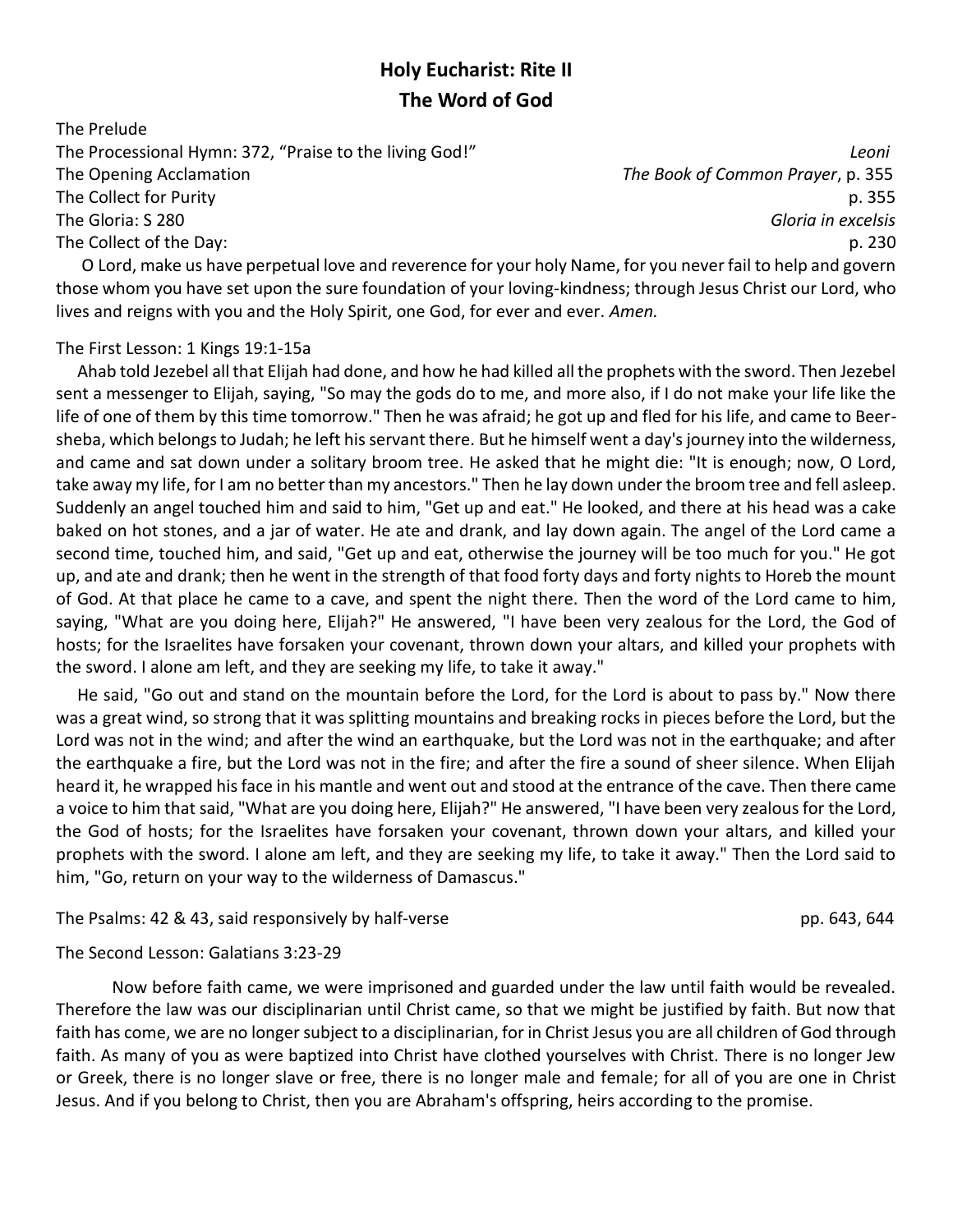The Gospel Hymn: 296, vs 1 & 2, "We know that Christ is raised and dies no more*" Engelberg* The Gospel: Luke 8:26-39

 Jesus and his disciples arrived at the country of the Gerasenes, which is opposite Galilee. As he stepped out on land, a man of the city who had demons met him. For a long time he had worn no clothes, and he did not live in a house but in the tombs. When he saw Jesus, he fell down before him and shouted at the top of his voice, "What have you to do with me, Jesus, Son of the Most High God? I beg you, do not torment me" -- for Jesus had commanded the unclean spirit to come out of the man. (For many times it had seized him; he was kept under guard and bound with chains and shackles, but he would break the bonds and be driven by the demon into the wilds.) Jesus then asked him, "What is your name?" He said, "Legion"; for many demons had entered him. They begged him not to order them to go back into the abyss. Now there on the hillside a large herd of swine was feeding; and the demons begged Jesus to let them enter these. So he gave them permission. Then the demons came out of the man and entered the swine, and the herd rushed down the steep bank into the lake and was drowned. When the swineherds saw what had happened, they ran off and told it in the city and in the country. Then people came out to see what had happened, and when they came to Jesus, they found the man from whom the demons had gone sitting at the feet of Jesus, clothed and in his right mind. And they were afraid. Those who had seen it told them how the one who had been possessed by demons had been healed. Then all the people of the surrounding country of the Gerasenes asked Jesus to leave them; for they were seized with great fear. So he got into the boat and returned. The man from whom the demons had gone begged that he might be with him; but Jesus sent him away, saying, "Return to your home, and declare how much God has done for you." So he went away, proclaiming throughout the city how much Jesus had done for him.

| The Gospel Hymn: 296, vs 3 & 4, "We know that Christ is raised and dies no more" | Engelberg      |
|----------------------------------------------------------------------------------|----------------|
| The Sermon: The Rev. Deacon Steve Busch                                          |                |
| After the sermon, a moment of silence is observed. Please remain seated.         |                |
| The Nicene Creed                                                                 | p.358          |
| The Prayers of the People, form III [kneel]                                      | p.387          |
| The Confession of Sin & Absolution                                               | p.360          |
| The Peace [stand]                                                                |                |
| The Celebration of Holy Communion                                                |                |
| The Offertory                                                                    |                |
| The Offertory Sentence [sit]                                                     |                |
| The Doxology - Hymn: 380, verse 3, "Praise God, from whom all blessings flow"    |                |
| The Great Thanksgiving                                                           |                |
| Eucharistic Prayer: B [stand]                                                    | p. 367         |
| Sanctus: S125, "Holy, holy, holy, Lord"                                          |                |
| The Lord's Prayer                                                                | p. 364         |
| The Breaking of the Bread                                                        |                |
| The Fraction Anthem: S161, "Lamb of God"                                         | Agnus Dei      |
| The Invitation to Communion                                                      | p. 365         |
| The Communion Hymn: 567, "Thine arm, O Lord, in days of old"                     | St. Matthew    |
| The Post Communion Prayer of Thanksgiving                                        | p. 365         |
| The Announcements                                                                |                |
| The Blessing                                                                     |                |
| The Recessional Hymn: 675, vs 1-4, "Take up your cross, the Savior said"         | <b>Bourbon</b> |
| The Dismissal                                                                    |                |
| The Postlude                                                                     |                |
| The altar flowers are given to the glory of God, and in gratitude for their      |                |
|                                                                                  |                |

*51st wedding anniversary, by Dave and Marcia Evans.*